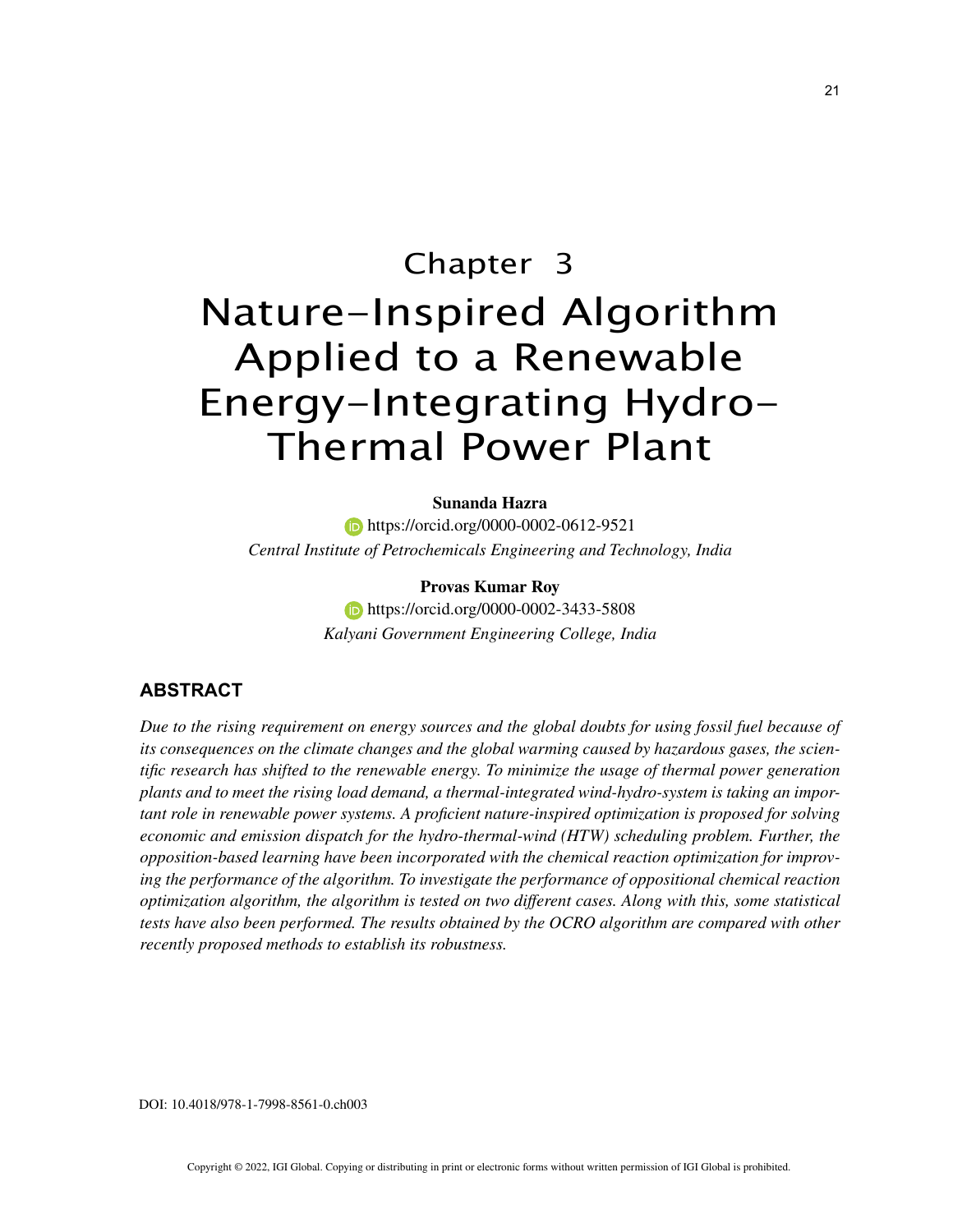## **I INTRODUCTION**

In latest trends, a few factors like rising in the globe residents have led to a spectacular hike in ordered of energy all across the every places. Certainly, this energy expenditure creates an extreme utilization of fossil fuels to adjust the energy claimed. Although, using fossil fuels such as gas, coal, petroleum, and few non-renewable energy sources have been previously used to generate electric energy and it results in extraordinary rising in ecological pollutants. In such situations, the energy resources with less emission generation has seem to be suitable alternatives to alleviate the environmental impacts, particularly in the electric power region. To reduce the habit of thermal power generation plants and to meet up the growing load demand, thermal integrated wind-hydro-system is delightful system and it plays an important task in renewable power system that have been represented by Hazra et al. (2019), and Li et al. (2014). In this manuscript, hydro thermal scheduling incorporating wind energy has been discussed and successfully been solved using three efficient meta-heuristics algorithms as well as power system operation and generation using conventional and non-conventional energy sources has been discussed. So, the proposed research work is very significant topic for the power system researchers. Conventional algorithms do not perform satisfactorily for non-linear optimization problem. Since, the proposed research work is non-linear in the presence of uncertain wind speed; the conventional algorithms will give local optimal solution instead of global optimal solution. The proposed research work is one of the promising topics for power system operation because by using the renewable energy sources the society can be protected from the effect of dangerous greenhouse gases as well as the power can be generated at cheap rate and it helps the consumer to get electricity at affordable price. Moreover, in this research work, few efficient meta-heuristics optimization algorithms are used to obtain optimal performance of renewable energy based power system.

## **II BACKGROUND**

In a few decades ago, Newton's method (Lee et al. 1998) and dynamic programming (Farag, et al. 1995) etc. are used for the cost minimization. Traditional techniques have the complexities in non-linear constraints as well as considerable time-consuming effect. For that reason, previously developed techniques do not deal with sufficiently for solving economic optimization problems. The methods mentioned above suffer from poor local optimal optimization and slow convergence rate. To overcome this drawback, many populations based methods such as chemical reaction optimization (CRO) (Hazra & Roy, 2015), krill herd algorithm (Mandal et al. 2014), oppositional moth flame optimization (OMFO) (Hazra & Roy, 2019), quasi-oppositional chemical reaction optimization (QOCRO) (Hazra & Roy, 2019), grasshopper optimisation algorithm (GOA) (Hazra & Roy, 2020) etc. are represented. Chen et al. (1993) proposed distribution management-oriented renewable energy generation using novel interval. Aghaei et al. (2013) suggested programming framework over the 24hour time span based on wind power in a scenario-based stochastic dynamic economic and emission load transmit problem. Hetzer et al. (2008) briefly discussed the wind power underestimation cost and overestimation cost of available generation for renewable power. Bai et al. (2016) projected an artificial bee colony (ABC) to compact with the uncertainty of wind power for solving load dispatch problem. Panigrahi et al. (2010) discuss about wind resources as the stochastic nature type and for that reason wind generation output is difficult to predict. Earlier, the problem has been measured for several times as the progress of load dispatch, but now a day's research focuses on